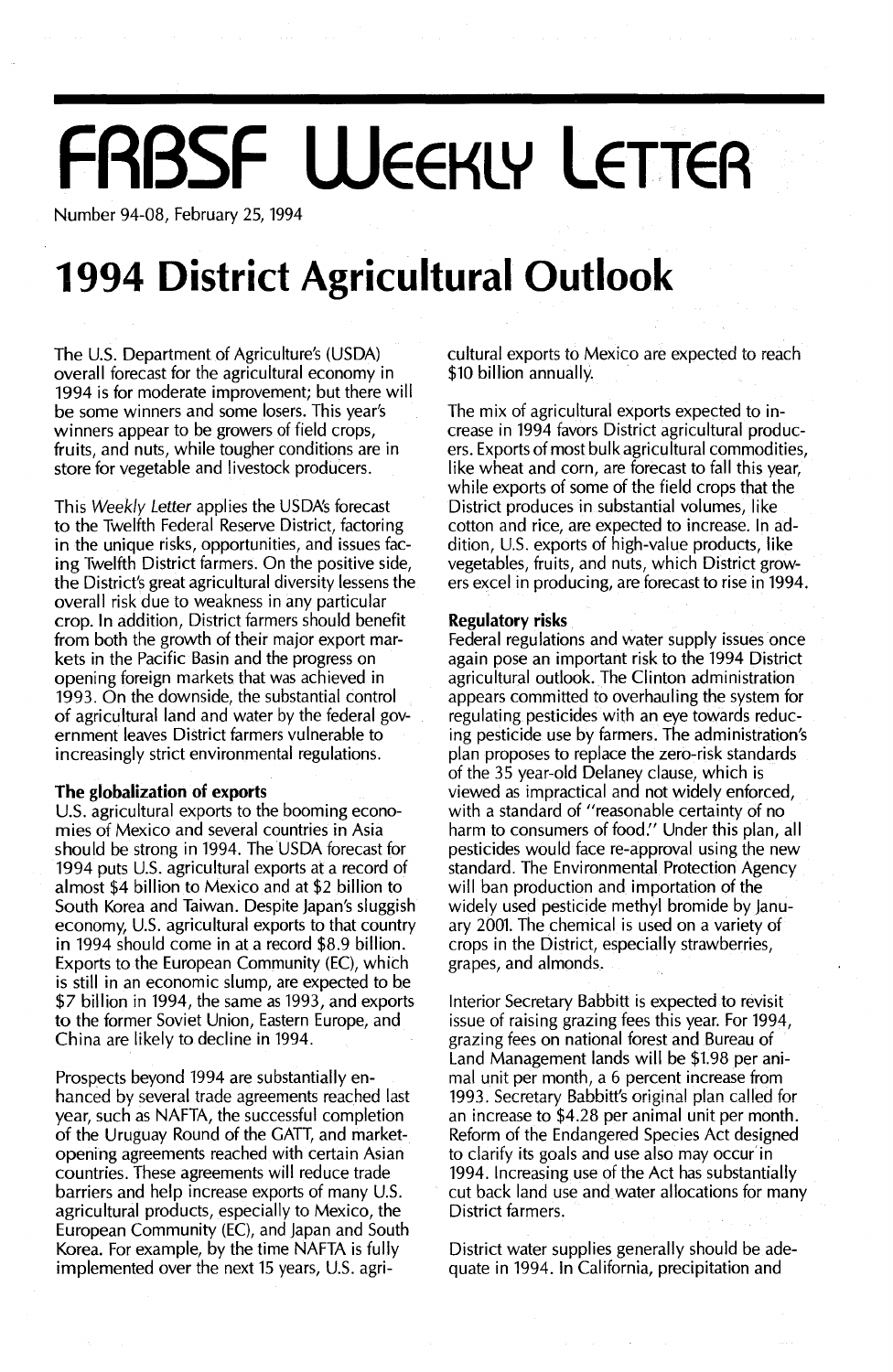# **FRBSF**

snowpack levels so far this water year have been below normal, but the substantial run-off from last year should be enough to keep water deliveries near normal. As of January 1, California's reservoirs held 101 percent of their long-term average level. Of greater concern to California farmers is the shift in water allocation to the environment. The Central Valley Improvement Act, Clean Water Act, and proposed Bay-Delta Plan all may reallocate a substantial amount of water from agriculture for environmental purposes.

#### The outlook for specific commodities:

#### Field crops

Rising incomes for District field crop growers should bring a positive boost to the District agricultural economy in 1994. Prices and exports are expected to rise for the District's most important field crops. The USDA expects a small decrease in U.S. cotton production, but cotton production should rise 4 percent in Arizona because of higher yields and 1 percent in California because of increased plantings. A global rice production shortfall is expected to boost rice prices 40 to 60 percent from 1992-1993. Amid the overall production decline, California rice production is expected to increase, however, because of increased acreage.

The outlook for potato growers is less clear. Potato prices are expected to increase from 10 to 30 percent in 1994, but reduced yields and quality due to the coldest growing season on record suggest production in Idaho will fall 4 percent. Washington potato growers should see strong returns, with production up 23 percent, reaching record levels and yields. Dry bean prices are forecast to rise in 1994 and production is expected to increase 9 percent in Idaho, 24 percent in Washington, but fall 12 percent in California.

Increasing export opportunities for District field crop growers significantly improve the outlook for 1994. NAFTA will help solidify the gains many District cotton growers have already made in Mexico. In the past two years, U.S. exports of cotton to Mexico have quadrupled, with California's San Joaquin Valley accounting for 90 percent of the increase. Trade breakthroughs in traditionally closed markets also will help District field crop farmers in 1994. California rice growers expect to export about one-third of this season's rice crop to Japan, the first U.S. rice exports to Japan since 1970.

#### Vegetables

In general, sluggish income growth for District vegetable farmers will weaken the 1994 District agricultural outlook. Prices for many key vegetables are forecast to decline in 1994 because of high District production and increased imports of some crops. The USDA expects the number of acres of lettuce harvested this season to increase 6 percent in California, but fall 33 percent in Arizona. Lettuce prices in California currently are down from last year's levels. Increases in the number of acres harvested are forecast for carrots (up 19 percent), broccoli (up 4 percent) and celery (up 5 percent). Prices for these vegetables are expected to decline in 1994 from last year's levels.

Fresh tomato prices are expected to fall 20 percent from last season. Imports of tomatoes from Mexico are expected to increase this year. The USDA expects California's important processing tomato crop to increase 14 percent this season, but low carryover stocks will help push prices higher in 1994.

USDA forecasts show that the District's melon crop still has not overcome the whitefly problems. Cantaloupe acreage in Arizona increased substantially this season, rising 61 percent from last season, but honeydew melon acreage is down 25 percent in Arizona and harvested acres of California cantaloupes or honeydews are still low enough that the USDA did not report estimates for 1994. Sales in California's important greenhouse and nursery industry, which slumped in 1993, will depend in part on a pick-up in economic activity in the state during 1994.

#### Fruits and nuts

Higher prices and expanding export markets will raise incomes of District fruit and nut producers, improving the 1994 District outlook. The USDA forecasts a smaller U.S. apple crop and 6 percent higher prices in 1993–1994. Washington apple growers will see solid income gains as apple production in the state is expected to rise slightly from last season. District grape production was mixed in 1993. The table grape crop showed solid production increases and raisin production increased 5 percent from 1992. The wine grape crush was slightly smaller than in 1992.

Citrus fruit producers should see healthy income gains overall in 1993-1994, but conditions for specific crops will be mixed. In California, 1993- 1994 orange production is forecast to fall 1 per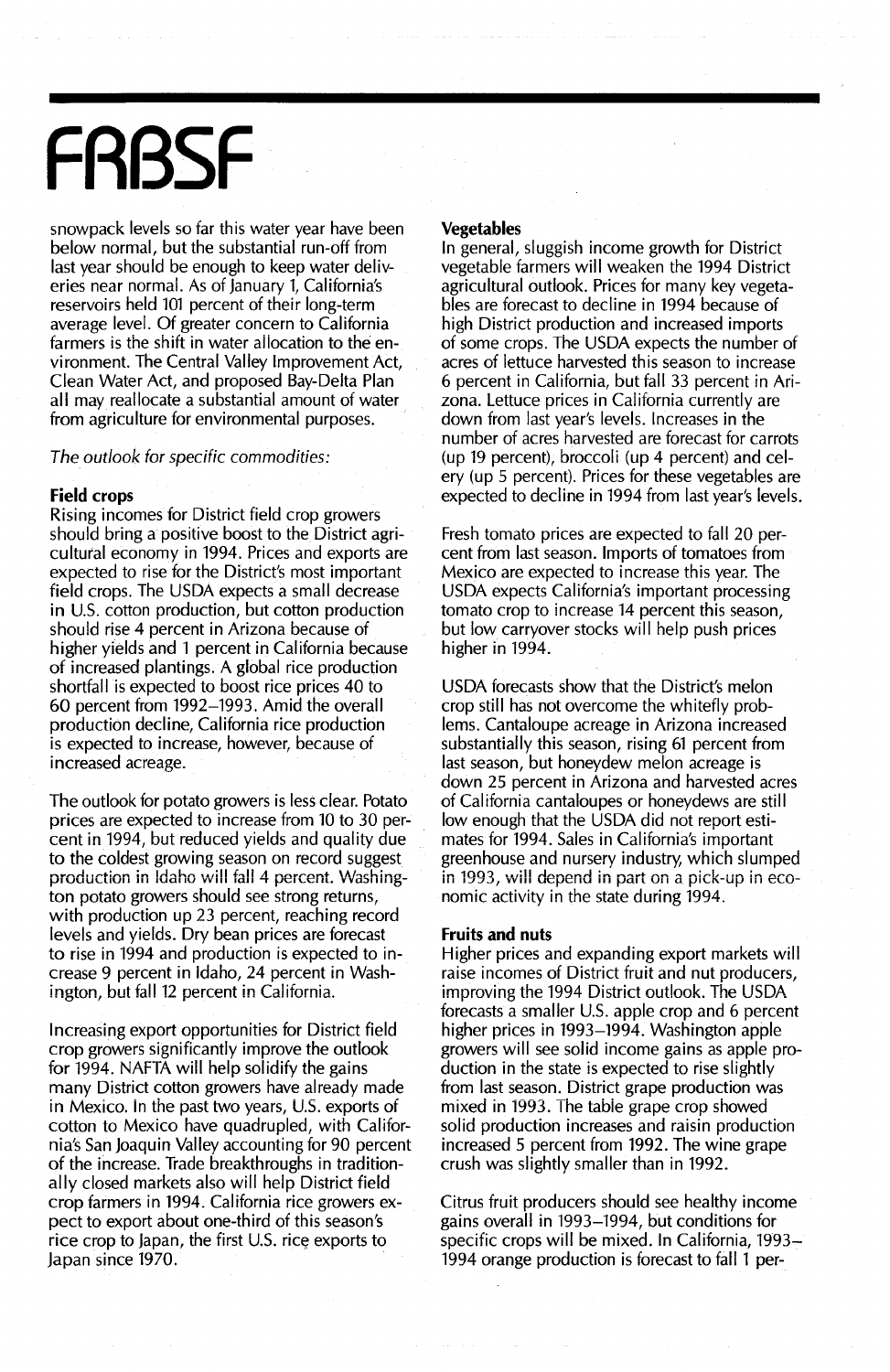cent overall and 13 percent for navel oranges from 1992-1993. Navel orange prices currently are up 13 percent from a year ago. The USDA expects lemon production in Arizona and California, where most of the nation's lemon crop is produced, to drop 1 percent from last season. Lemon prices are expected to remain close to last season's levels.

USDA production estimates vary for many important District nut crops this season, mostly reflecting the alternate season bearing cycle of nut trees. In California, almond production is expected to fall 14 percent from last season and almond prices to rise. California walnut production is expected to rise 7 percent while prices should fall slightly during the 1993-1994 season.

In Hawaii, the number of acres devoted to raising crops continues to decline. The number of acres devoted to papaya production was 8 percent below a year ago, but production increased 4 percent because of better growing conditions. Sugar cane production is expected to decline 5 percent from last season.

Growing export markets will provide an additional boost to District fruit and nut farmers in 1994. The USDA forecasts U.S. fruit and nut exports to reach \$3.7 billion in 1994, a 9 percent increase from 1993. Apple exports are likely to increase this year as exports to Europe expand and the potential for exports to Japan develops. On January 1, 1994, the 20 percent Mexican tariff on U.S. almonds was eliminated, paving the way for increased almond exports.

#### Livestock and dairy

Weak conditions for District livestock and dairy producers will be a drag on the overall District agricultural economy in 1994. Livestock producers' incomes will be caught in a squeeze of lower prices and higher feed costs. Livestock producers are expected to endure shrinking profit margins rather than initiate significant herd reductions. Cattle on feed inventories currently are above year-earlier levels and are expected to remain relatively high through the first half of 1994.

In 1993, the U.S. dairy industry continued a longterm shift from the Mid-West to the West, and this trend is expected to continue in 1994. The Mountain and Pacific regions now account for a quarter of the U.S. milk supply. Increased supplies and lower demand will push milk prices down 3 percent in 1994. Use of the hormone bST, which increases milk production in dairy cows, will be allowed beginning in the first quarter of 1994. The USDA forecasts virtually no effect on total milk use and little effect on milk production in 1994.

Improved foreign market access will spur livestock and dairy export growth in 1994. The USDA forecasts U.S. livestock, dairy, and poultry exports to reach a record \$8.5 billion in 1994. Much of the gain will come in exports to countries with close links to District agriculture, like Japan, South Korea, and Mexico. Beef exports should get a boost in 1994 because NAFTA brought about the removal of the 15 to 25 percent tariff Mexico had imposed on U.S. beef. The 20 percent duty Mexico places on other U.S. meat products will be phased out more gradually.

#### The bottom line

In 1994, the District agricultural economy will improve solidly. Overall farm income will increase as gains for field crop, fruit, and nut farmers overcome losses for vegetable, livestock, and dairy producers. Strong agricultural export growth will produce income gains for farmers of a variety of products throughout the District. Export opportunities should expand in the future since District farmers are well-positioned to benefit from the world's fastest growing agricultural export markets in Latin America and Asia. Regulatory changes, especially environmental regulations that alter water allocations, introduce a degree of uncertainty to the 1994 District agricultural outlook, however.

> Stephen O. Dean Senior Research Associate

Opinions expressed in this newsletter do not necessarily reflect the views of the management of the Federal Reserve Bank of San Francisco, or of the Board of Governors of the Federal Reserve System.

Editorial comments may be addressed to the editor or to the author.... Free copies of Federal Reserve publications can be obtained from the Public Information Department, Federal Reserve Bank of San Francisco, P.O. Box 7702, San Francisco 94120. Phone (415) 974-2246, Fax (415) 974-3341.